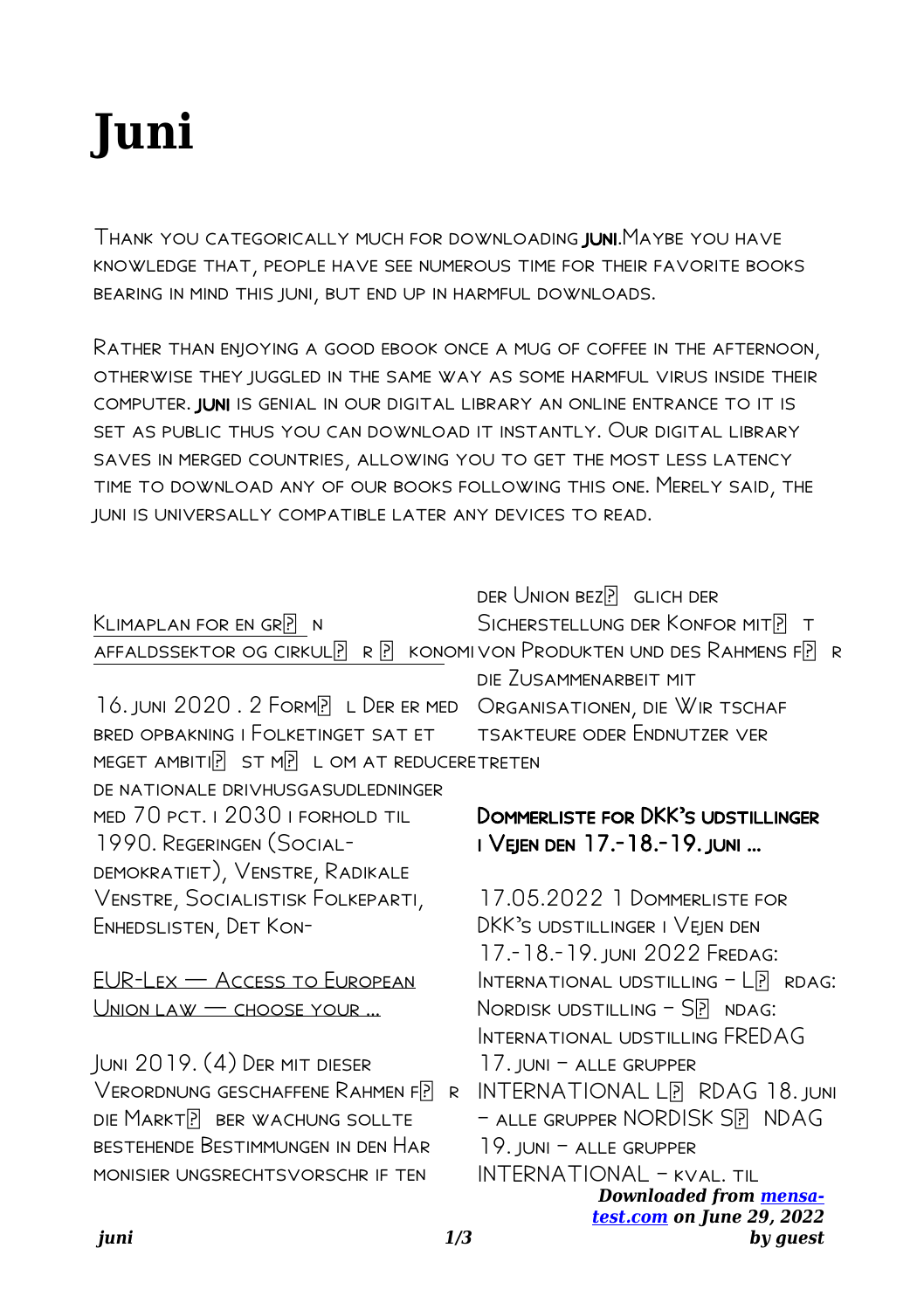## CRUETS FVT RESERVEDOMMER

CRYPTOCURRENCIES: A GUIDE TO **GETTING STARTED GLOBAL FUTURE ...** 

APR 28, 2021 . 2.1 2.2 2.3 THERE ARE, HOWEVER, A HANDFUL OF PRIVACY COINS THAT ENABLE PRIVATE BLOCKCHAIN TRANSACTIONS, BLOCK EXPLORER A BLOCK EXPLORER - A WEBSITE THAT TRACKS ALL THE

## NIEDERSP CHSISCHE VERORDNUNG ZUR ABSONDERUNG VON MIT DEM ...

JUNI 2022 (NDS. GVBL. S. 364) AUFGRUND DES § 32 SATZ 1 IN VERBINDUNG MIT § 28 ABS. 1 SP TZE 1 UND 2 UND ABS. 3, § 29 UND § 30 ABS. 1 SATZ 2 DES INFEKTIONSSCHUTZGESETZES VOM 20. JULI 2000 (BGBL. I S. 1045) ZULETZT GEP NDERT DURCH ARTIKEL 2 DES GESETZES VOM 10. DEZEMBER  $2021$  ( $BGBL$ 

## DANTOTO KALENDER JUNI 2022 VERS F

 $4572$   $4*7$  ' %\$1(%\$1(1563)  $675$ (\$0 1<sup>\*</sup>.\$1\$/-81 MXQ 0<sup>o</sup>  $.2892/$ \$ )5\$1.5 \* MXQ 0<sup>o</sup> %2'(1)  $18\%99969(5*$ 

## **PRODUCER PRICE INDEXES - MAY 2022**

4 SERVICES FOR INTERMEDIATE DEMAND: THE INDEX FOR SERVICES FOR INTERMEDIATE DEMAND MOVED UP 0.6 PERCENT IN MAY, THE SEVENTH

CONSECUTIVE INCREASE, OVER HALF OF THE RROAD-RASED ADVANCE IN MAY IS ATTRIBUTABLE TO A 0.5-PERCENT RISE IN PRICES FOR SERVICES LESS TRADE. TRANSPORTATION, AND WAREHOUSING FOR INTERMEDIATE DEMAND.

#### 1254 ISHIHARA INSTRUCTIONS -STANFORD UNIVERSITY

ISHIHARA INSTRUCTIONS THE SERIES OF PLATES DESIGNED AS A TEST FOR COLOR DEFICIENCY SHINOBU ISHIHARA M.D., DR.MED. Sc. PROFESSOR EMERITUS OF THE UNIVERSITY OF TOKYO

OFROI FESTIVAL 2022 - VRIIDAG 10 **IUNI 2022** 

OFROI FESTIVAL 2022 - VRIIDAG 10 JUNI 2022 VERSIE: 17 MEI OM 15:47 MIDDEN 08:00 09:00 10:00 11:00 12:00 13:00 14:00 15:00 16:00 17:00 18:00 19:00 20:00 21:00 22:00 23:00 00:00 01:00 DP BE FORMERUM OOST 22:30 RIIGEN DE LUWTE 10:00 SHISHANI 14:00 BAHGHI 17:00 OVER DE GEUR VAN VERS BROOD EN DE SCHAAL VAN DE DINGEN 18:15 OVER DE GEUR VAN VERS BROOD ...

TABEL 1: DEN KOMMUNALE PRIS- OG LP NUDVIKLING, 2020 2025...

TABEL 1: DEN KOMMUNALE PRIS- OG  $L[\overline{P}]$  NUDVIKLING,  $2020 - 2025$ (SERVICE-PL) VP GT IFP LGE REGNSKAB 2020, DRIFT pownloaded from mensatest.com on June 29, 2022 by *auest*